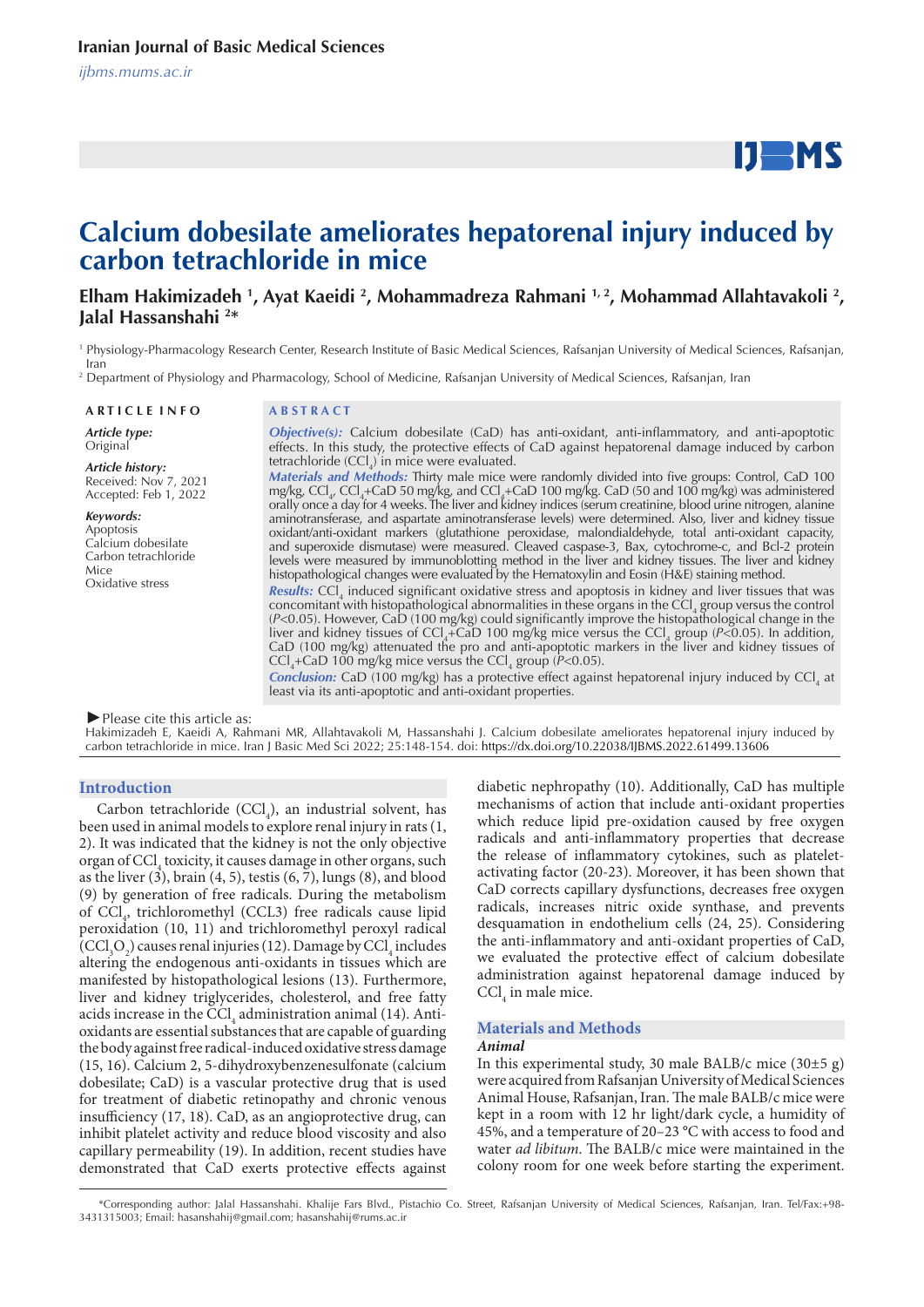

The ethics committee of Rafsanjan University of Medical Sciences approved the study (IR.RUMS.REC.1399.055). Also, this study was done in agreement with the Guidelines for Animal Care and Use (National Institutes of Health Publication No. 85-23) revised in 2010.

# *Drugs*

CCl<sub>4</sub> (10 mmol/kg) (Sigma Chemical Co., St. Louis, MO, USA) was freshly dissolved in 50% olive oil (1:1) (26) for intraperitoneal (IP) administration. CaD was procured from Sigma-Aldrich Company, Germany. CaD (50 and 100 mg/kg) (27) was freshly prepared each day during the experiment, and it was dissolved in saline solution for oral administration.

#### *Experimental groups and experimental protocol*

Animals were randomly divided into 5 groups (six mice/ group) as follows:

Group 1 (Control): This group received olive oil (as a vehicle of  $\text{CCl}_4$ ) by IP injection on the 1st day, then an hour later, animals were treated with saline by oral gavage daily for 4 weeks (28).

Group 2 (CaD): This group received olive oil by IP injection on the 1st day, then an hour later, animals were treated with CaD (100 mg/kg) (27) by oral gavage daily for 4 weeks (28).

Group 3 (CCl<sub>4</sub>): This group received CCl<sub>4</sub> (10 mmol/kg) (26) in 50% olive oil (1:1) by IP injection on the 1st day, then an hour later, animals were treated with saline (oral gavage) daily for 4 weeks (28).

Group 4 (CCl<sub>4</sub> + CaD 50 mg/kg): This group received  $\text{CCl}_4$  (10 mmol/kg) by IP injection on the 1st day, then an hour later, animals were treated with CaD (50 mg/kg) (27) by oral gavage daily for 4 weeks (28).

Group 5 (CCl<sub>4</sub> + CaD 100 mg/kg): This group received  $\text{CCl}_4$  (10 mmol/kg) by IP injection on the 1st day, then an hour later, animals were treated with CaD (100 mg/kg) (27) by oral gavage daily for 4 weeks (28).

The mice received a single dose of olive oil or  $\text{CCl}_4$  (10) mmol/kg) on the 1st day. Then an hour later, each animal was given the same volumes of saline or CaD (50 or 100 mg/kg) during the experimental period. 24 hr after the last treatment, mice were anesthetized using diethyl ether. The paw pinch reflex as an indicator of anesthetic depth was checked in all animals just before blood sampling. Serum samples were prepared via blood centrifugation (6000 rpm for 15 min) at room temperature. After blood sampling, mice were sacrificed under deep anesthesia. The liver and kidney tissues were removed immediately and divided into two parts. One part was kept in formalin (10%) for histological evaluations by Hematoxylin and Eosin (H&E) staining. The other parts of liver and kidney tissues were homogenized in ice-cold lysis buffer solution (phosphate buffer solution; PBS) enriched with protease inhibitor cocktail (Sigma, USA). The homogenized samples were centrifuged for 20 min at 6000 rpm (at 4  $^{\circ}$ C); then the supernatant was harvested and kept at -80 °C until molecular evaluation of oxidative stress and apoptosis biochemical parameters (29- 31).

#### *Biochemical parameters measurement*

Alanine aminotransferase (ALT) and aspartate aminotransferase (AST) serum levels were measured using the relevant kits (Pars Azmoon, Co., Tehran, Iran) by an automatic autoanalyzer (HECTIC, Japan). Serum creatinine (Cr) and blood urine nitrogen (BUN) levels were determined via quantitative commercial kits (Pars Azmoon, Co., Tehran, Iran) (32, 33).

#### *Hepatorenal oxidative stress measurement*

To evaluate oxidative stress status in the liver and kidney tissues, the glutathione peroxidase (GPx) and superoxide dismutase (SOD) enzyme activity levels, malondialdehyde (MDA) concentration, and total anti-oxidant capacity (TAC) status were measured via available commercial assay kits (ZellBio, Germany) according to the manufacturer's instructions using an automatic microplate reader (BioTek, USA) (16, 34).

#### *Hepatorenal apoptosis measurement*

The immunoblotting method was done to evaluate cleaved caspase-3, cytochrome-c, Bax, and Bcl-2 proteins expression levels as apoptosis biomarkers in the liver and kidney tissues. In brief, each protein sample was isolated via 12.5% polyacrylamide gel electrophoresis and subsequently transferred to polyvinylidene difluoride (PVDF) membrane by electric current. The PVDF membranes were incubated (overnight at the temperature of 4 °C and pH 7.4) in blocking buffer (20 mM Tris–HCl, 150 mM NaCl, 0.1% Tween 20 with 5% nonfat milk). After 3 times (5 min each at room temperature) washing the membrane with washing buffer (20 mM Tris–HCl, 150 mM NaCl, 0.1% Tween 20), each PVDF membrane was incubated with rabbit polyclonal anti-Bax, anti-caspase-3, anti-cytochrome-c, and anti-Bcl-2 antibodies (1: 1000, Abcam, USA) for 3 hr at room temperature. Subsequently, the blots were washed with washing buffer and incubated with horseradish peroxidaseconjugated goat anti-rabbit secondary antibody (1:5000, Abcam, USA) at room temperature for 1 hr. Then each blot was detected via an enhanced chemiluminescence method. Band densitometry analysis was done using the ImageJ software. Beta (β)-actin immunoblotting (1:5000, Abcam, USA) was applied as a loading control (16, 30).

#### *Histopathological analysis*

The liver and kidney sections were stained using the routine H&E method (magnification 100×). Each stained slide was observed via a light microscope (Nikon Labophot, Japan) in a blind manner to score kidney and liver tissue damage (KTDS and LTDS) for histopathological analysis. Each kidney section was measured for inflammatory cell infiltration, glomerular atrophy, and tubular necrosis. The kidney tubulointerstitial injury was evaluated semiquantitatively according to previous studies (16, 30). Also, each liver section was measured for congestion and pyknosis. KTDS and LTDS were graded from 0 to 3 by a pathologist blinded to our study (0-0.5= normal, 1= mild, 2= moderate, and 3= severe) (32, 35, 36).

#### *Data analysis*

Data were analyzed using the GraphPad Prism software package (ver. 6.01, GraphPad Software, USA). The normality of the results was analyzed using the Kolmogorov-Smirnov test. The results are expressed as mean ± SD. For parametric data, one-way ANOVA followed by Tukey's test was done to evaluate the significance level between the groups. For nonparametric data, the Kruskal-Wallis test was performed. *P*<0.05 was considered a significant level.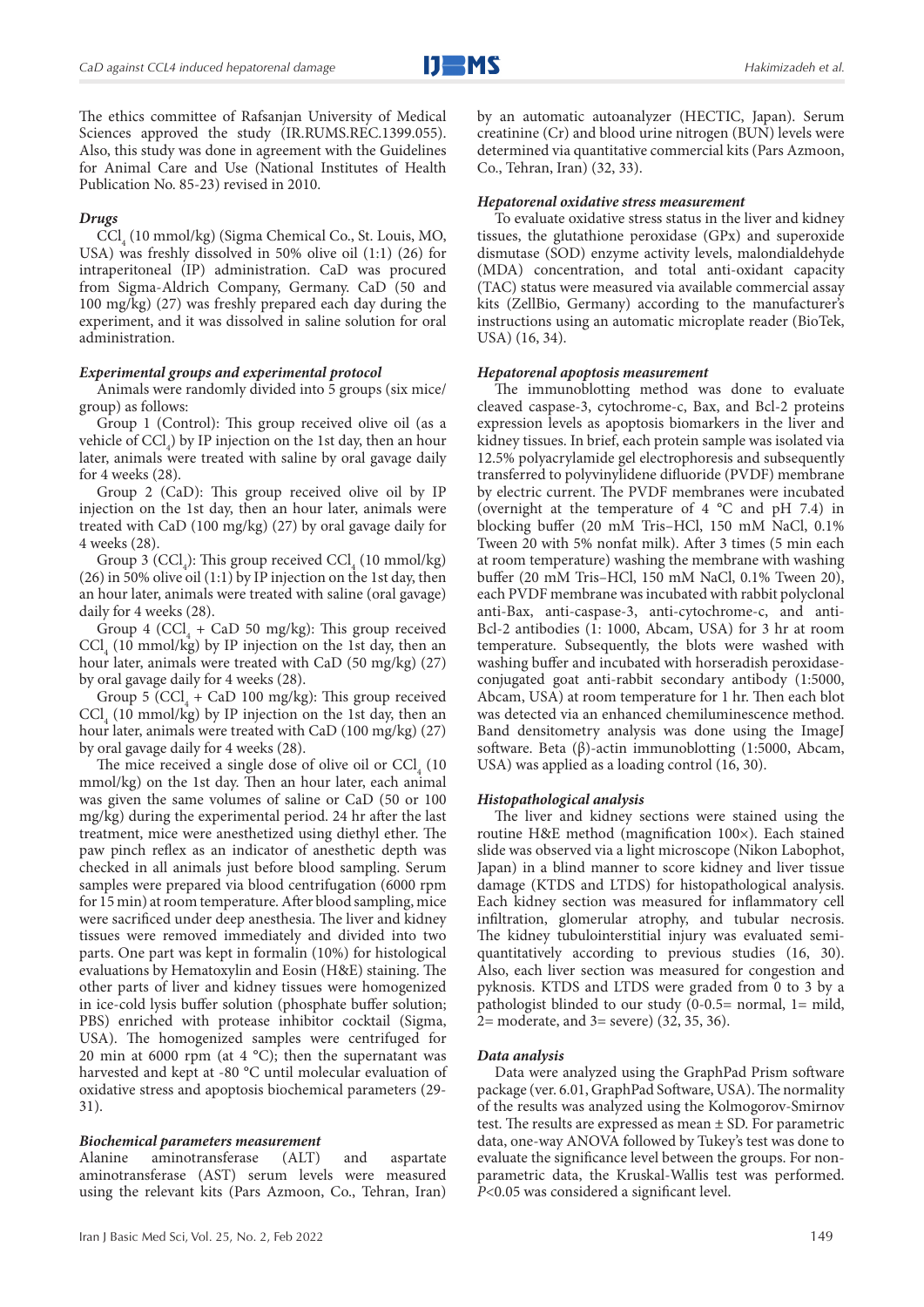**Table 1.** Effect of calcium dobesilate on functional indicators of the kidney and liver in mice with  $\mathrm{CCl}_{_4}$  administration. Values are expressed as mean  $\pm$  SD n= 6 per group. ٭٭*P*˂0.01 versus the control group. #*P*˂0.05 and ##*P*˂0.01 versus CCL4 group

 $\text{CCl}_4$ : Carbon tetrachloride, CaD: Calcium dobesilate, BUN: Blood urea nitrogen, Cr: Creatinine, AST: Aspartate aminotransferase, ALT: Alanine transaminase

| Group                  | BUN (mg/dL)     | $Cr$ (mg/dL)      | AST (U/L)      | ALT (U/L)          |
|------------------------|-----------------|-------------------|----------------|--------------------|
| Control                | $47.2 + 10.21$  | $0.49 + 0.09$     | $68.7 + 10.1$  | $261.0 + 10.90$    |
| $CaD 100$ mg/kg        | $43.3 + 6.31$   | $0.53 + 0.05$     | $66.8 + 15.1$  | 259.3+13.17        |
| CCl <sub>4</sub>       | $76.7 + 7.81**$ | $0.72+0.11**$     | $94.7 + 9.1**$ | $294.5 + 18.79**$  |
| $CCl_4 + CaD 50$ mg/kg | $56.3 + 16.9$ # | $0.69 + 0.11$     | $96.7 + 7.4$   | 298.5+13.97        |
| $CCl4 + CaD 100$ mg/kg | $54.7 + 11.9#$  | $0.55 \pm 0.07$ # | $76.7 + 5.8$ # | $263.2 + 15.11$ ## |

#### **Results**

#### *Effect of calcium dobesilate on biochemical parameters*

The results showed that serum Cr, BUN, AST, and ALT levels were increased in the  $\text{CCl}_4$ -treated mice compared with the control group (*P*<0.01) (Table 1).

CaD (50 and 100 mg/kg) did significantly affect BUN as compared with the  $\text{CCl}_4$  administrated group. In addition, CaD (100 mg/kg) reduced the Cr level in the  $\text{CCl}_{4}^{+}$ CaD 100 mg/kg group compared with  $\text{CCl}_4$ -treated mice (*P*<0.05). Furthermore, CaD (100 mg/kg) could significantly reduce both AST ( $P < 0.05$ ) and ALT ( $P < 0.01$ ) levels in the CCl<sub>4</sub>+CaD 100 mg/kg group compared with the  $\text{CCl}_4$  administrated mice (Table 1). However, CaD (50 mg/kg) had no significant effect on AST (P=0.996) and ALT (*P*=0.989) levels in the  $\text{CCl}_4$ +CaD 50 mg/kg group versus the  $\text{CCl}_4$  group (Table 1).

#### *Effect of calcium dobesilate on oxidative stress parameters*

Free radical injury after  $\text{CCl}_4$  administration was evaluated using lipid peroxidation in the kidney and liver tissues, which was assessed by MDA concentration. According to Table 2,  $\text{CCl}_4$  significantly increased the MDA concentration in kidney and liver tissues in mice in comparison with the control group (*P*<0.05). Administration of CaD (100 mg/ kg) significantly decreased the MDA concentration in the kidney (*P*<0.05) and liver (*P*<0.01) tissues in the CCl<sub>4</sub> + CaD 100 mg/kg group versus CCl<sub>4</sub> mice (Table 2). Moreover, CaD (50 mg/kg) could decrease the MDA concentration significantly in the liver tissue in  $\text{CCl}_4$  + CaD 50 mg/kg group when compared with the CCl<sub>4</sub>-group (*P*<0.05, Table 2).

According to the results,  $\text{CCl}_4$  significantly decreased SOD and GPx activity (as two important anti-oxidant enzymes) in the kidney and liver tissues in the  $\text{CCl}_4$ -group compared with the control mice (*P*<0.01, Table 2). As shown in Table 2, administration of CaD (50 and 100 mg/kg) could significantly increase the SOD activity level in the kidney and liver tissues in  $\text{CCl}_4 + \text{CaD}$  50 mg/kg and  $\text{CCl}_4 + \text{CaD}$  100 mg/kg mice versus CCl<sub>4</sub> mice (*P*<0.05). Furthermore, CaD (50 and 100 mg/kg) significantly elevated the GPx activity in the liver tissue in  $\text{CCl}_4 + \text{CaD}$  50 mg/kg and  $\text{CCl}_4$  $+$  CaD 100 mg/kg mice when compared with  $\text{CCl}_4$  mice (*P*<0.05, Table 2). Also, administration of CaD (100 mg/ kg) significantly increased the GPx activity (*P*<0.05) in the kidney of the CaD treated mice compared with the  $\text{CC}l_{4}$ group. However, no significant difference was seen in the kidney GPx activity level in  $\text{CCl}_4 + \text{CaD}$  50 mice versus the  $\text{CCl}_4$  group (Table 2).

According to Table 2,  $\text{CCl}_4$  significantly reduced the TAC level in kidney (*P*<0.01) and liver (*P*<0.05) tissues in mice rather than in controls. Also, CaD (100 mg/kg) could significantly increase the TAC level in kidney and liver tissues in the CCl<sub>4</sub> + CaD 100 mg/kg group compared with the  $\text{CCl}_4$ -group (*P*<0.05, Table 2).

#### *Effect of calcium dobesilate on kidney and liver apoptosis*

Our result also showed that  $\text{CCI}_4$  significantly increased the cleaved caspase-3, Bax, and cytochrome-c proteins expression levels in the kidney and liver tissues in the  $\text{CCl}_4$  administered mice compared with the control group (*P*<0.05, Figures 1 and 2). However, CaD (100 mg/kg) could decrease the cleaved caspase-3, Bax, and cytochrome-c proteins expression levels in the kidney and liver tissues in the CCl<sub>4</sub> + CaD 100 mg/kg treated group versus the CCl<sub>4</sub> group ( $\vec{P}$ <0.05, Figures 1 and 2).

Moreover, as shown in Figures 1C and 2C,  $CCI<sub>4</sub>$ significantly decreased the Bcl-2 protein expression level in the kidney and liver tissues in the  $\text{CCl}_4$  administered group rather than the control (*P*<0.05). Also, CaD at doses of 100 mg/kg increased the Bcl-2 protein expression level in the kidney and liver tissues in  $\text{CCl}_4^1$  + CaD 100 mg/kg treated mice compared with  $\text{CCl}_4$  administered mice (*P*<0.05, Figures 1C and 2C).

As shown in Figures 1D and 2D, CaD at the dose of 100 mg/kg significantly decreased the Bax:Bcl-2 ratio in the

**Table 2.** Effect of calcium dobesilate on oxidative stress parameters of kidney and liver tissues in mice with CCl<sub>4</sub> administration. Values are expressed as mean ± SD. n= 6 per group. \**P*<0.05 and \*\**P*<0.01 versus the control group. #*P*<0.05 and ##*P*<0.01 versus the CCl<sub>4</sub> group  $\text{CCl}_4$ : Carbon tetrachloride, CaD: Calcium dobesilate, MDA: Malondialdehyde, GPx: Glutathione peroxidase, SOD: Superoxide dismutase, TAC: Total antioxidant capacity

| Groups                 | Kidney                        |                        |                   |                 |          | Liver                            |                               |                   |                  |          |
|------------------------|-------------------------------|------------------------|-------------------|-----------------|----------|----------------------------------|-------------------------------|-------------------|------------------|----------|
|                        | <b>MDA</b><br>(nM/mg protein) | GPX<br>(mU/mg protein) | <b>TAC</b><br>SOD | (mU/mg protein) | (mmol/L) | <b>MDA</b><br>$(nM/mg)$ protein) | GPX<br>SOD<br>(mU/mg protein) | <b>TAC</b>        | (mU/mg protein)  | (mmol/L) |
| Control                | $5.0 \pm 1.10$                | $207 + 20.87$          | $41.3 \pm 6.08$   | $1.2 \pm 0.14$  |          | $5.2 \pm 1.53$                   | $213 \pm 13.37$               | $43.5 \pm 6.59$   | $1.3 \pm 0.16$   |          |
| CaD 100 mg/kg          | $5.2 \pm 1.11$                | $211 \pm 17.79$        | $41.5 \pm 4.72$   | $1.2 \pm 0.15$  |          | $4.7 \pm 0.96$                   | $218 \pm 15.13$               | $43.2 + 4.75$     | $1.2 \pm 0.21$   |          |
| CCL                    | $7.8 \pm 1.17$ *              | $164\pm27.1**$         | $27.1 \pm 4.26**$ | $0.83 + 0.19**$ |          | $8.1 \pm 1.12^*$                 | $170 \pm 10.48**$             | $29.2 \pm 3.1$ ** | $0.98 \pm 0.05*$ |          |
| $CCA + CaD 50$ mg/kg   | $6.2 \pm 1.61$                | $191 \pm 12.22$        | $38.8 \pm 6.17$ # | $0.93 \pm 0.20$ |          | $5.5 \pm 2.25#$                  | $204 \pm 16.27$ #             | $40.0 \pm 7.69#$  | $1.07 \pm 0.08$  |          |
| $CCl4 + CaD 100$ mg/kg | $5.2 \pm 1.48$ #              | 196±9.66#              | $38.8 \pm 6.49#$  | $1.1 \pm 0.16#$ |          | $4.9 \pm 1.25$ ##                | $204\pm 25.33#$               | $40.7 \pm 5.75#$  | $1.3 \pm 0.20#$  |          |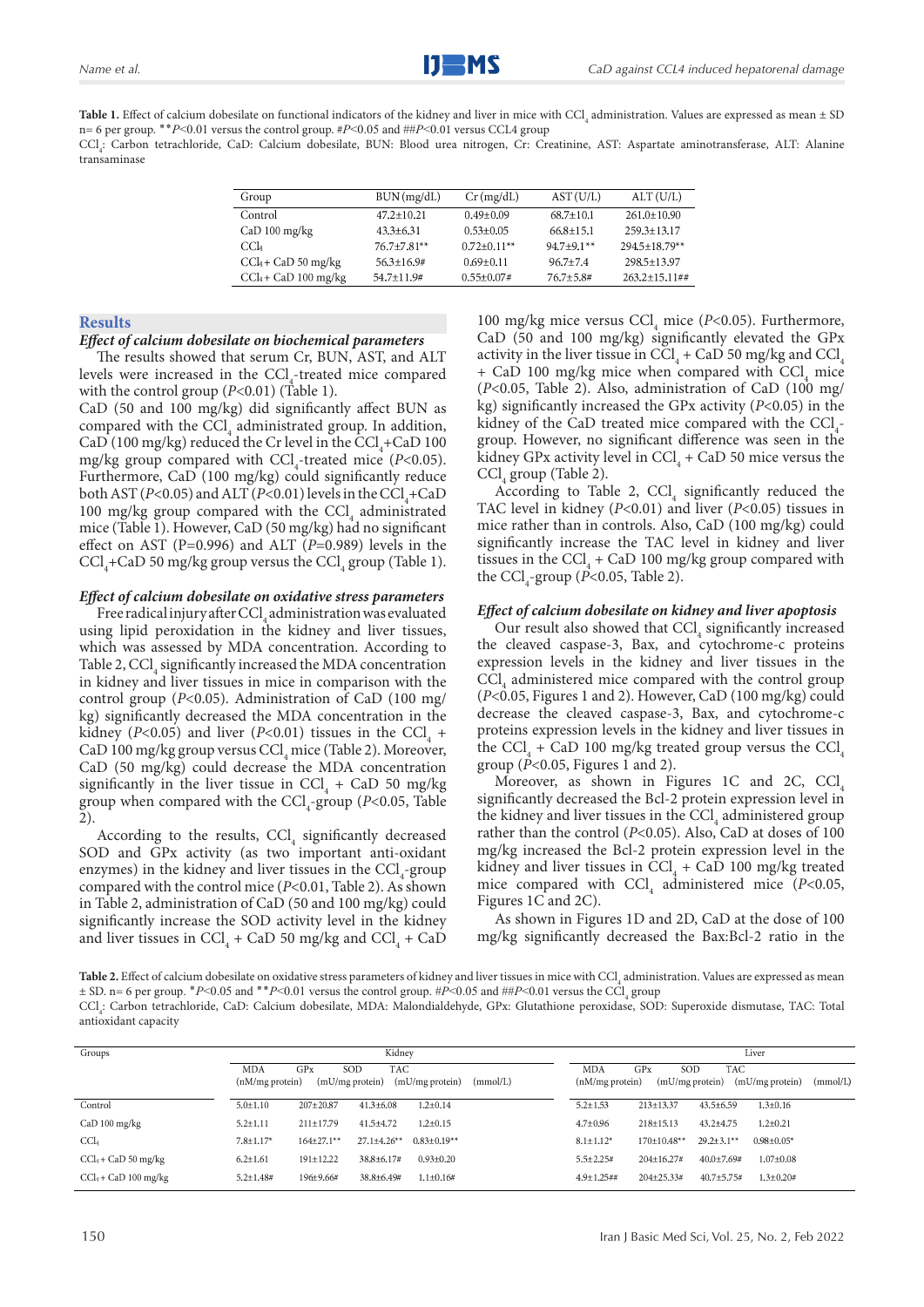



Figure 1. Western blot analysis of the cleaved caspase-3 (A), Bax (B), Bcl-2 (C), Bax/Bcl-2 ratio (D), and cytochrome-c (E) proteins expression in the kidney tissue of mice with  $\text{CCl}_4$  administration. Values are expressed as mean  $\pm$  SD. n= 6 per group \**P*<0.05, \*\**P*<0.01, and \*\*\**P*<0.001 versus the control group. #*P*<0.05, ##*P*<0.01, and ###*P*<0.001 versus CCl<sub>4</sub> group. CCl<sub>4</sub>: Carbon tetrachloride, CaD: Calcium dobesilate

kidney tissue in the CCl<sub>4</sub> + CaD 100 mg/kg group compared with CCl<sub>4</sub> administered mice (*P*<0.001). Also, CaD at doses of 50 and 100 mg/kg significantly decreased the Bax:Bcl-2 ratio in the liver tissue (*P*<0.01 and *P*<0.001, respectively) in CaD-treated groups (CCl<sub>4</sub> + CaD 50 mg/kg and CCl<sub>4</sub> + CaD 100 mg/kg) compared with  $\text{CCI}_4$  administered mice.

# *Effect of calcium dobesilate on kidney and liver tissue damage*

The H&E staining results showed that there was no

pathologic condition in the kidney and liver tissues of the control group (Figures 3A and 4A). Furthermore, the histopathologic results showed that  $\text{CCl}_4$  increases kidney and liver damage, so that there were mild and severe kidney and liver damages in  $\text{CCl}_4$  administered mice when compared with the control group (*P*<0.001, Figures 3B and 4B), and CaD (100 mg/kg) could attenuate the kidney and liver tissue damage caused by  $\text{CCl}_4$  (Figures 3A and 4A). Therefore, KTDS and LTDS were significantly decreased in the  $\text{CCl}_4$  + CaD 100 mg/kg treated mice when compared



Figure 2. Western blot analysis of the cleaved caspase-3 (A), Bax (B), Bcl-2 (C), Bax/Bcl-2 ratio (D), and cytochrome-c (E) proteins expression in the liver tissue of the mice with CCL4 administration. Values are expressed as mean ± SD. n= 6 per group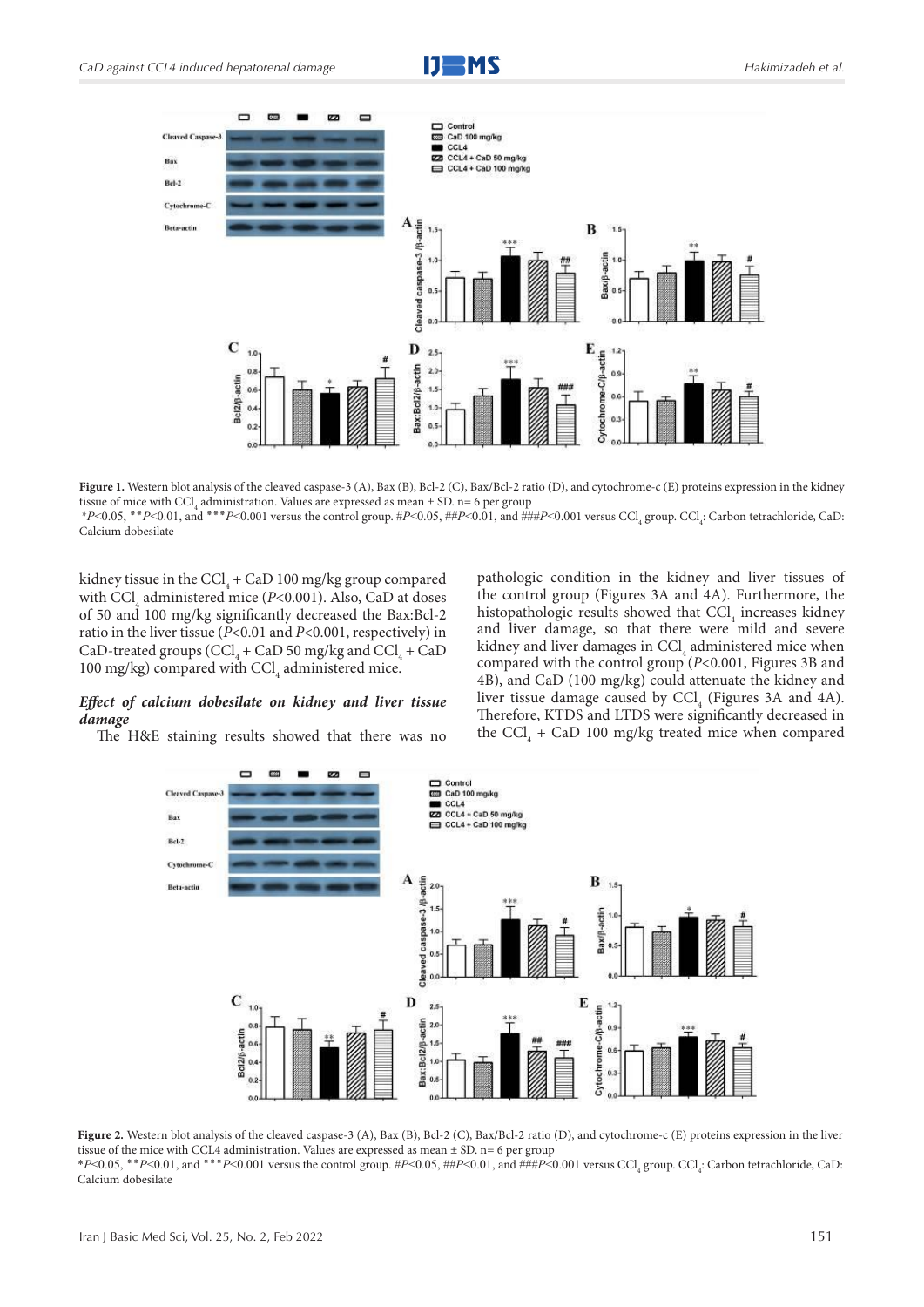

Figure 3. Hematoxylin and Eosin-stained sections (magnification 100×) in the kidney tissue of mice with  $\text{CCl}_4$  administration. Scores 1-3 were considered as leukocyte infiltration, glomerular atrophy, and tubular necrosis in the kidney tissue sections. However, scores 0 to 0.5 were considered normal tissue. B: Kidney tissue damage score (KTDS) in  $\text{CCl}_{4}$ induced hepatorenal damage mice, four weeks after administration of saline/CaD. Values are expressed as mean  $\pm$  SD. n= 6 per group. Arrow: glomerular atrophy/tubular necrosis; Circle: leukocyte infiltration

\*\*\* $P \le 0.001$  versus the control group.  $\#P \le 0.05$  versus CCl<sub>4</sub> group. CCl<sub>4</sub>: Carbon tetrachloride, CaD: Calcium dobesilate

with the CCl<sub>4</sub> administered group ( $P$ <0.05 and  $P$ <0.01, respectively, Figures 3B and 4B).

#### **Discussion**

In the present study, we examined the protective effects of CaD (50 and 100 mg/kg) against hepatorenal damage induced by  $\text{CCl}_4$  in mice. Our result showed that  $\text{CCl}_4$ increases BUN, Cr, ALT, and AST levels. In line with our study, it has been shown that  $\text{CCl}_4$  treatment causes significant hepatorenal injuries and increases BUN, Cr, ALT, and AST levels (37, 38). Our results also showed that CCl. increases the MDA levels and decreases GPx, SOD activities, and TAC in the liver and kidney tissues. In accordance with our results, it has been reported that  $\text{CCl}_4$  decreases SOD, GPx, and catalase activity in the kidney and also induces oxidative stress in the liver and kidney tissues (37, 38). Moreover, our results showed that administration of CaD at the dose of 100 mg/kg can attenuate the hepatorenal injuries induced by  $\text{CCl}_4$  via reducing BUN, Cr, AST, and ALT levels (Table 1). Also, our results showed that CaD (100 mg/kg) can ameliorate oxidative stress via decreasing MDA concentration and increasing the GPx, SOD activities, and TAC in the liver and kidney tissues of  $\text{CCl}_4$  administrated mice (Table 2). In this regard, previous reports revealed that CaD has anti-oxidant properties (39); Seker *et al*. found that CaD has protective effects against intestinal ischemiareperfusion injury via increasing the TAC indicator (22). In another study, it was revealed that CaD reduces the retinal injury induced by ischemia/reperfusion by increasing the content of GPx (40). Moreover, it has been shown that CaD is a potent free radical scavenger and reduces the level of MDA (as a marker of lipid peroxidation) (41). Besides, overgeneration of MDA could result in pathological changes in the kidneys and liver (30, 42). Our results also showed that  $\text{CCl}_4$  can induce apoptosis via increasing cleaved caspase-3, Bax, and cytochrome-c proteins expression levels, and lowering Bcl-2 protein expression level in the kidney and liver (Figures 1 and 2). However, CaD (100 mg/kg) could



Figure 4. Hematoxylin and Eosin-stained sections (magnification 100×) in the liver tissue of mice with  $\text{CCI}_4$  administration. 1: Scores 1–3 were considered as congestion, fat deposit, and pyknotic cells in the liver tissue sections. However, scores 0 to 0.5 were considered normal tissue. 2: liver tissue damage score (LTDS) in  $\text{CCl}_4$  induced hepatorenal damage mice, four weeks after administration of saline/CaD. Values are expressed as mean  $\pm$  SD. n= 6 per group. \*\*\**P*<0.001 versus the control group. Arrow: pyknosis/fat deposit; Circle: congestion. ##P<0.01 versus CCl<sub>4</sub> group  $\mathrm{CCl}_{4}$ : Carbon tetrachloride, CaD: Calcium dobesilate

attenuate apoptosis in the liver and kidney tissues via at least decreasing the cleaved caspase-3, Bax, and cytochrome-c proteins expression levels and increasing the Bcl-2 protein expression level. In line with our study, Zhang *et al*. reported that CaD has an important role in inhibiting apoptosis factors in the kidney and liver tissues (43). On the other hand, it is specified that oxidative stress triggers apoptosis (44), which results in liver and kidney degeneration (45). In our study, it is possible that CaD (100 mg/kg) also has attenuated the hepatorenal apoptosis induced by  $\text{CCl}_4$  via reducing oxidative stress along with ameliorating the pro- and antiapoptotic markers. Furthermore, our histopathologic results showed that  $\text{CCl}_4$  increases kidney and liver damage, and CaD (100 mg/kg) could attenuate KTDS and LTDS induced by  $\text{CCl}_4$  (Figures 3 and 4). In the present study, renal tubular necrosis, glomerular atrophy, renal leukocyte infiltration, hepatic congestion, sinusoid dilatation, and pyknosis of hepatocytes, can be regarded as proof of hepatorenal damage in addition to increased abovementioned biochemical parameters in  $\text{CCl}_4$  administered mice. Moreover, the liver and kidney histological results are in accord with the abovementioned changes in the biochemical and oxidative factors. In favor of our results, it has previously been shown that CCl<sub>4</sub> induces oxidative damage and increases histopathological change in the liver and kidney tissue (46). In this regard, it has been reported that CaD can reduce the renal histopathological change induced by gentamicin and ameliorate nephrotoxicity (47).

### **Conclusion**

Our study showed that CaD at the dose of 100 mg/kg can decrease BUN and Cr levels in the  $\mathrm{CCl}_{4}$  administrated mice. Also, CaD (100 mg/kg) can attenuate the oxidative stress in the kidney and liver tissue of the  $\text{CCl}_4$  administrated mice via its anti-oxidant effect. Moreover, CaD (100 mg/kg) could ameliorate the apoptotic indicators and histopathological changes in the liver and kidney tissues of the  $\text{CCl}_4$ administered mice. Overall, the findings of the present study showed that CaD (100 mg/kg) possibly has a protective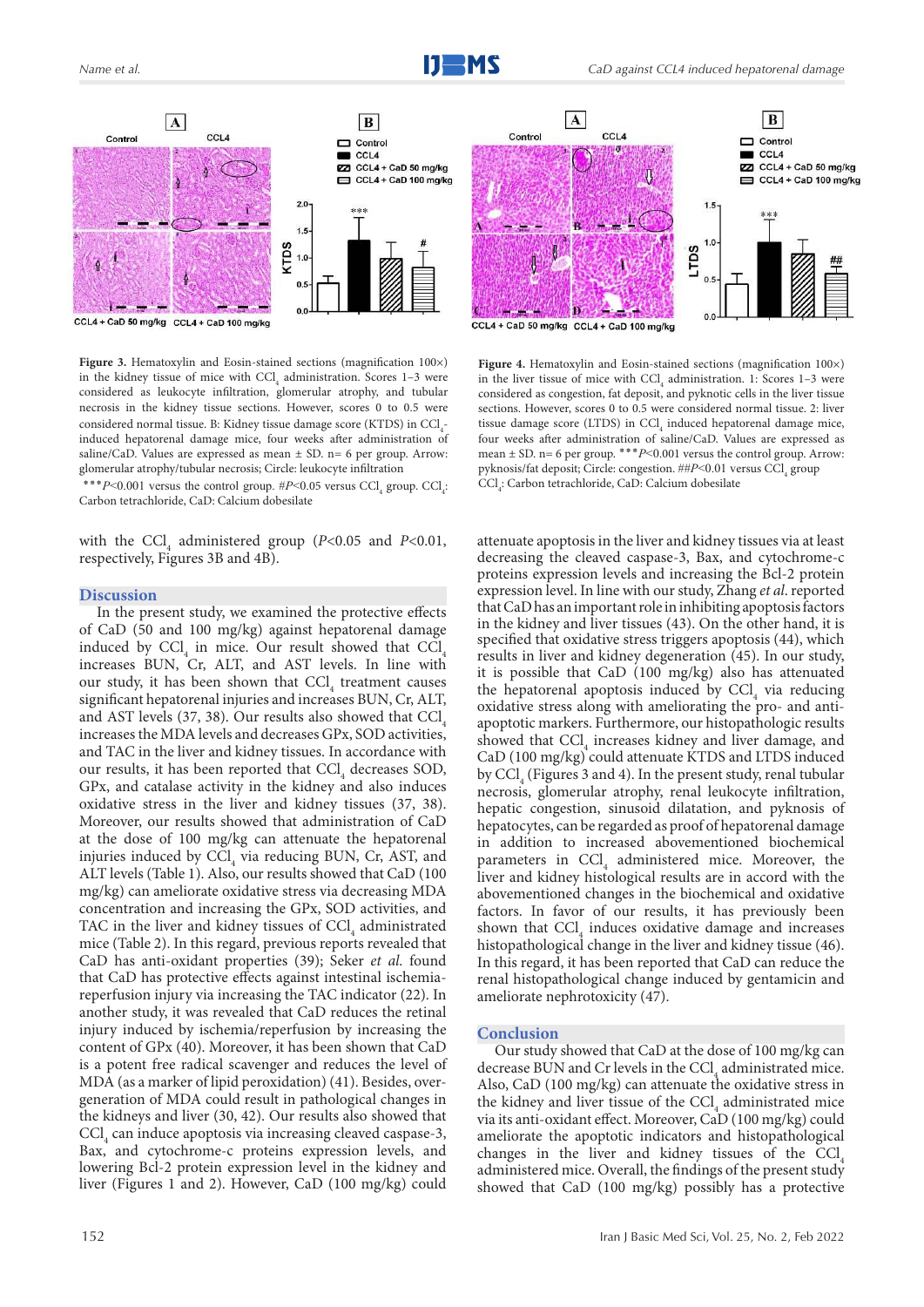effect against CCl<sub>4</sub> hepatorenal toxicity. However, additional studies must be performed to improve understanding of the mechanisms and degree of this protective effect.

#### **Acknowlegment**

This study was supported by Rafsanjan University of Medical Sciences, Rafsanjan, Iran (Grant # 98274).

## **Authors' Contributions**

JH Conceived and designed the experiments; EH, AK, and JH Performed the experiments; AK, MR, MA, and JH Analyzed the data; MA, MR, and JH Contributed reagents/ materials/analysis tools; and AK, EH, and JH Wrote the article.; All authors agree to be accountable for all aspects of the work, ensuring integrity and accuracy. The authors declare that all data were generated in-house and that no paper mill was used.

# **Conflicts of Interest**

The authors declare no conflicts of interest.

#### **References**

1. Khan MR, Rizvi W, Khan GN, Khan RA, Shaheen S. Carbon tetrachloride-induced nephrotoxicity in rats: protective role of Digera muricata. J Ethnopharmacol 2009; 122:91-99.

2. Khan RA, Khan MR, Sahreen S, Bokhari J. Prevention of CCl4 induced nephrotoxicity with *Sonchus asper* in rat. Food Chem Toxicol 2010; 48:2469-2476.

3. Lin HM, Tseng HC, Wang CJ, Lin JJ, Lo CW, Chou FP. Hepatoprotective effects of *Solanum nigrum Linn* extract against CCl(4)-induced oxidative damage in rats. Chem Biol Interact 2008; 171:283-293.

4. Guzik-Kornacka A, Sliwa A, Plucinska G, Lukasiuk K. Status epilepticus evokes prolonged increase in the expression of CCl<sub>3</sub> and CCl<sub>4</sub> mRNA and protein in the rat brain. Acta Neurobiol Exp (Wars) 2011; 71:193-207.

5. Anand KV, Anandhi R, Pakkiyaraj M, Geraldine P. Protective effect of chrysin on carbon tetrachloride (CCl<sub>4</sub>)-induced tissue injury in male Wistar rats. Toxicol Ind Health 2011; 27:923-933.

6. Fadhel ZA, Amran S. Effects of black tea extract on carbon tetrachloride-induced lipid peroxidation in liver, kidneys, and testes of rats. Phytother Res 2002; 16 Suppl 1:S28-32.

7. Manjrekar AP, Jisha V, Bag PP, Adhikary B, Pai MM, Hegde A*, et al.* Effect of *Phyllanthus niruri Linn*. treatment on liver, kidney and testes in  $\mathrm{CCl}_4$  induced hepatotoxic rats. Indian J Exp Biol 2008; 46:514-520.

8. Mizuguchi S, Takemura S, Minamiyama Y, Kodai S, Tsukioka T, Inoue K*, et al.* S-allyl cysteine attenuated CCl4-induced oxidative stress and pulmonary fibrosis in rats. Biofactors 2006; 26:81-92.

9. Soliman AM, Fahmy SR. Protective and curative effects of the 15 KD isolated protein from the *Peganum harmala* L. seeds against carbon tetrachloride induced oxidative stress in brain, tests and erythrocytes of rats. Eur Rev Med Pharmacol Sci 2011; 15:888-899. 10. Janbaz KH, Saeed SA, Gilani AH. Protective effect of rutin on paracetamol- and CCl4-induced hepatotoxicity in rodents. Fitoterapia 2002; 73:557-563.

11. Abdel-Kader MS, Abulhamd AT, Hamad AM, Alanazi AH, Ali R, Alqasoumi SI. Evaluation of the hepatoprotective effect of combination between hinokiflavone and Glycyrrhizin against CCl(4) induced toxicity in rats. Saudi Pharm J 2018; 26:496-503.

12. Ruprah M, Mant TG, Flanagan RJ. Acute carbon tetrachloride poisoning in 19 patients: implications for diagnosis and treatment. Lancet 1985; 1:1027-1029.

13. Alshammari GM, Balakrishnan A, Chinnasamy T. 2-Hydroxy-4-methoxy benzoic acid attenuates the carbon tetra chlorideinduced hepatotoxicity and its lipid abnormalities in rats via antiinflammatory and anti-oxidant mechanism. Inflamm Res 2017; 66:753-763.

14. Marimuthu S, Adluri RS, Rajagopalan R, Menon VP. Protective role of ferulic acid on carbon tetrachloride-induced hyperlipidemia and histological alterations in experimental rats. J Basic Clin Physiol Pharmacol 2013; 24:59-66.

15. Kaeidi A, Maleki M, Shamsizadeh A, Fatemi I, Hakimizadeh E, Hassanshahi J. The therapeutic approaches of renal recovery after relief of the unilateral ureteral obstruction: A comprehensive review. Iran J Basic Med Sci 2020; 23:1367-1373.

16. Kaeidi A, Taghipour Z, Allahtavakoli M, Fatemi I, Hakimizadeh E, Hassanshahi J. Ameliorating effect of troxerutin in unilateral ureteral obstruction induced renal oxidative stress, inflammation, and apoptosis in male rats. Naunyn Schmiedebergs Arch Pharmacol 2020; 393:879-888.

17. Berthet P, Farine JC, Barras JP. Calcium dobesilate: pharmacological profile related to its use in diabetic retinopathy. Int J Clin Pract 1999; 53:631-636.

18.Tejerina T, Ruiz E. Calcium dobesilate: pharmacology and future approaches. Gen Pharmacol 1998; 31:357-360.

19.Liu J, Li S, Sun D. Calcium dobesilate and micro-vascular diseases. Life Sci 2019; 221:348-353.

20. Cihan Ozbek I, Arslan C, Cantürk E, Süzer O. The effects of calcium dobesilate on the mechanical function of rat hearts. J Cardiovasc Surg (Torino) 2009; 50:395-401.

21. Bozkurt AK, Konukoğlu D, Ustündağ N, Yüceyar L, Mayda AS. Calcium dobesilate ameliorates lung injury following lower limb ischemia/reperfusion. Drugs Exp Clin Res 2002; 28:127-132.

22. Seker A, Bardakci O, Eryilmaz S, Kocarslan S, Incebiyik A, Yucel Y, et al. Does calcium dobesilate protect against intestinal ischemia-reperfusion injury induced in rats? Eur Rev Med Pharmacol Sci 2016; 20:2168-2173.

23. Leal EC, Martins J, Voabil P, Liberal J, Chiavaroli C, Bauer J*, et al.* Calcium dobesilate inhibits the alterations in tight junction proteins and leukocyte adhesion to retinal endothelial cells induced by diabetes. Diabetes 2010; 59:2637-2645.

24. Ruiz E, Lorente R, Tejerina T. Effects of calcium dobesilate on the synthesis of endothelium-dependent relaxing factors in rabbit isolated aorta. Br J Pharmacol 1997; 121:711-716.

25. Suschek C, Kolb H, Kolb-Bachofen V. Dobesilate enhances endothelial nitric oxide synthase-activity in macro- and microvascular endothelial cells. Br J Pharmacol 1997; 122:1502- 1508.

26. Hermenean A, Ardelean A, Stan M, Herman H, Mihali C-V, Costache M*, et al.* Protective effects of naringenin on carbon tetrachloride-induced acute nephrotoxicity in mouse kidney. Chem Biol Interact 2013; 205:138-147.

27. Unal Y, Tuncal S, Kosmaz K, Kucuk B, Kismet K, Cavusoglu T*, et al.* The effect of calcium dobesilate on liver damage in experimental obstructive jaundice. J Invest Surg 2019; 32:238-244. 28. Fu Y, Zheng S, Lin J, Ryerse J, Chen A. Curcumin protects the rat liver from CCl4-caused injury and fibrogenesis by attenuating oxidative stress and suppressing inflammation. Mol Pharmacol 2008; 73:399-409.

29. Bass JJ, Wilkinson DJ, Rankin D, Phillips BE, Szewczyk NJ, Smith K*, et al.* An overview of technical considerations for Western blotting applications to physiological research. Scand J Med Sci Sports 2017; 27:4-25.

30. Kaeidi A, Sahamsizadeh A, Allahtavakoli M, Fatemi I, Rahmani M, Hakimizadeh E*, et al.* The effect of oleuropein on unilateral ureteral obstruction induced-kidney injury in rats: the role of oxidative stress, inflammation and apoptosis. Mol Biol Rep 2020; 47:1371-1379.

31. Taghipour Z, Kaviani E, Kaeidi A, Shamsizadeh A, Hassanshahi J, Fatemi I. Atorvastatin attenuates D-galactose-induced hepatorenal toxicity in mice: an experimental study with histopathological